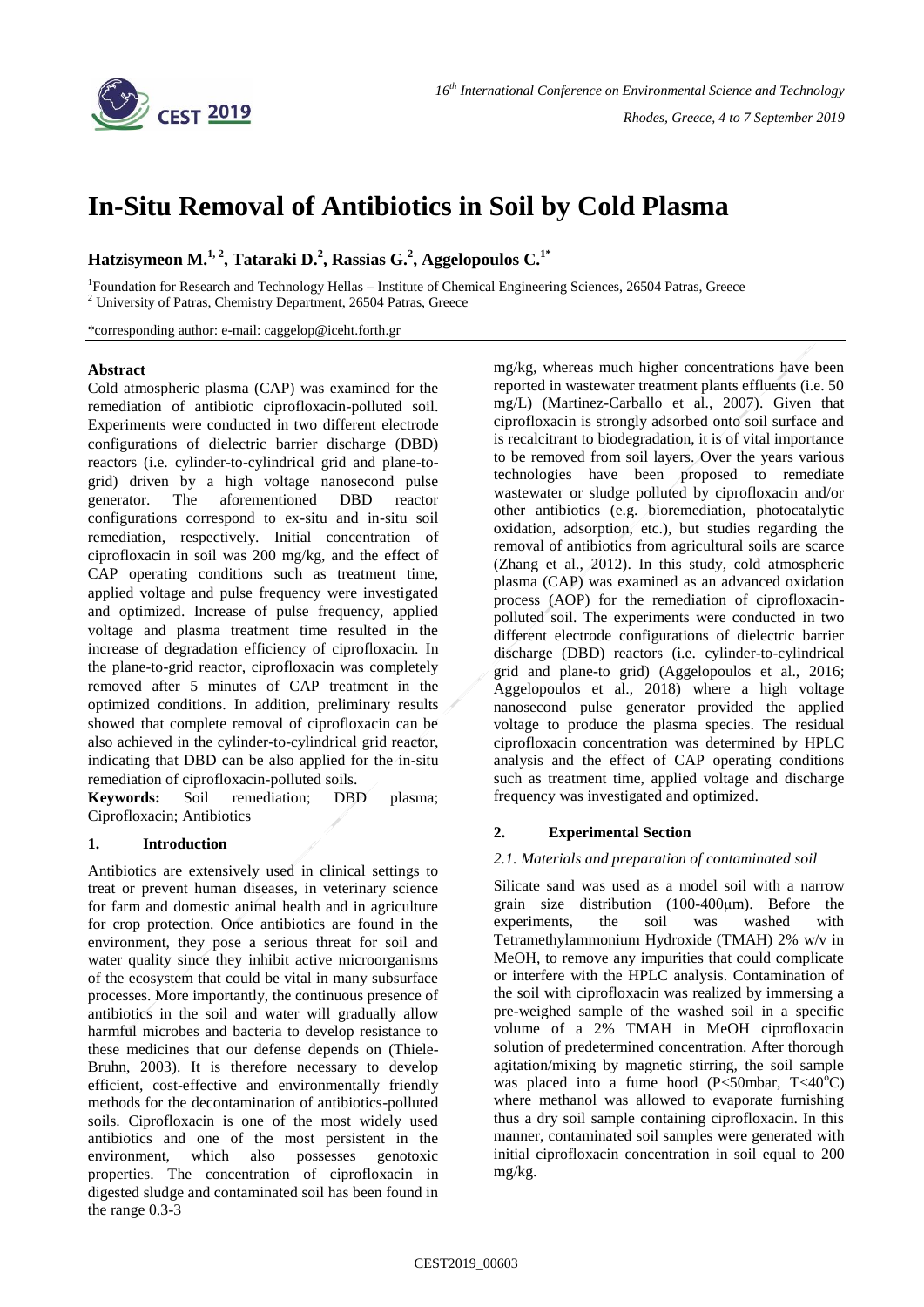#### *2.2. Experimental setup*

The schematic diagram of the experimental setup is shown in Fig. 1. A high voltage nanosecond pulse generator provided the applied voltage, whereas during CAP soil treatment its waveform was monitored by a digital oscilloscope (Rigol MSO2302A, 300MHz, 2 GSamples/s) and a high voltage divider (TT-HPV-Testec, 220 MHz).



**Figure 1.** Schematic diagram of the experimental setup for the treatment of ciprofloxacin contaminated soil.

CAP experiments were conducted using two different configurations of DBD reactors. The first one was a plane-to-grid reactor (Aggelopoulos et al., 2018) suitable for ex-situ soil remediation. The second one was a cylinder-to-cylindrical grid reactor, which is presented for the first time, and it can be potentially used for in situ soil remediation (Fig. 2). It consists of a cylindrical HV electrode made of stainless still (d=20mm), surrounded by a cylindrical quartz tube with d=30mm and thickness 1.6mm, playing the role of the dielectric barrier. The grounded electrode was a stainless steel grid attached at the outer surface of the quartz tube. The polluted soil was placed in the space between the HV electrode and quartz tube to ensure that plasma species are created inside the soil and not in the gas phase above it.



**Figure 2.** Cross section of of the cylinder-to-cylindrical grid DBD reactor.

During the experiments, dry compressed air (Respal  $^{TM}$ ) was streamed into the reactor and an Aalborg GFC17 gas mass flow controller (Fig. 1) controlled its flow rate (i.e. 1 L/min). In each experiment, 5g of contaminated soil were loaded in each reactor.

#### *2.3. Chemical analysis*

After CAP treatment, the residual ciprofloxacin was recovered from each soil sample. The recovery of the organic matter was carried out by four successive washes with 2% TMAH w/v in MeOH and one wash with MeOH followed by neutralization (pH=5) with acetic acid. The extracts were placed into a fume hood (P<50MBAR, T<40C), where methanol was allowed to evaporate. After that they were dilluted in certain volume and analyzed by high-performance liquid chromatography (HPLC). Prior to analysis, the extracts were filtered to remove soil debris.

### **3. Results and Discussion**

Dry contaminated soil samples were treated in both DBD reactors, where CAP treatment time varied from 30 seconds to 5 minutes at various values of applied voltage and pulse frequency. In Figure 3, the effect of applied voltage and pulse frequency is presented as a function of treatment time in the plane-to-grid DBD reactor. Ciprofloxacin degradation efficiency was an increasing function of pulse frequency and applied voltage regardless of treatment time. Fig. 3.a shows the effect of pulse frequency when applied voltage was constant at 18 kV. For pulse frequency equal to 200Hz, ciprofloxacin was completely removed within 3 minutes of CAP treatment, whereas for pulse frequency 500Hz degradation efficiency was 100% within 1 minute of plasma treatment. At lower pulse frequency (i.e. 100Hz) degradation efficiency exceeds 80% within 5 minutes. The effect of applied voltage on ciprofloxacin degradation is shown in Fig. 3b for a constant pulse frequency of 100 Hz. The examined values of applied voltage was 15kV, 18kV and 21kV. Degradation efficiency was an increasing function of the applied voltage regardless of plasma treatment time. Over the whole range of applied voltages, ciprofloxacin degradation efficiency was approximately 90% after 5 minutes of soil treatment.



Figure 3. Ciprofloxacin degradation efficiency as a function of plasma treatment time for different values of (a) pulse frequency and (b) applied voltage.

Soil remediation experiments, were also conducted in a cylinder-to-cylindrical grid DBD reactor. Results of this study are not presented in this paper, as a complete series of experiments has not been conducted yet. However, preliminary experiments show that removal of ciprofloxacin can be achieved within short treatment times (i.e. 5min) in mild conditions (low applied voltage and pulse frequency), indicating that DBD can be also applied for the in-situ degradation of antibiotics in soil.

#### **4. Conclusions**

CAP was examined as an advanced oxidation method to remove antibiotic ciprofloxacin from soil. Two configurations of DBD reactors were tested, corresponding to ex-situ and in-situ soil remediation. Results so far, have shown that ciprofloxacin can be completely removed from soil within few minutes at